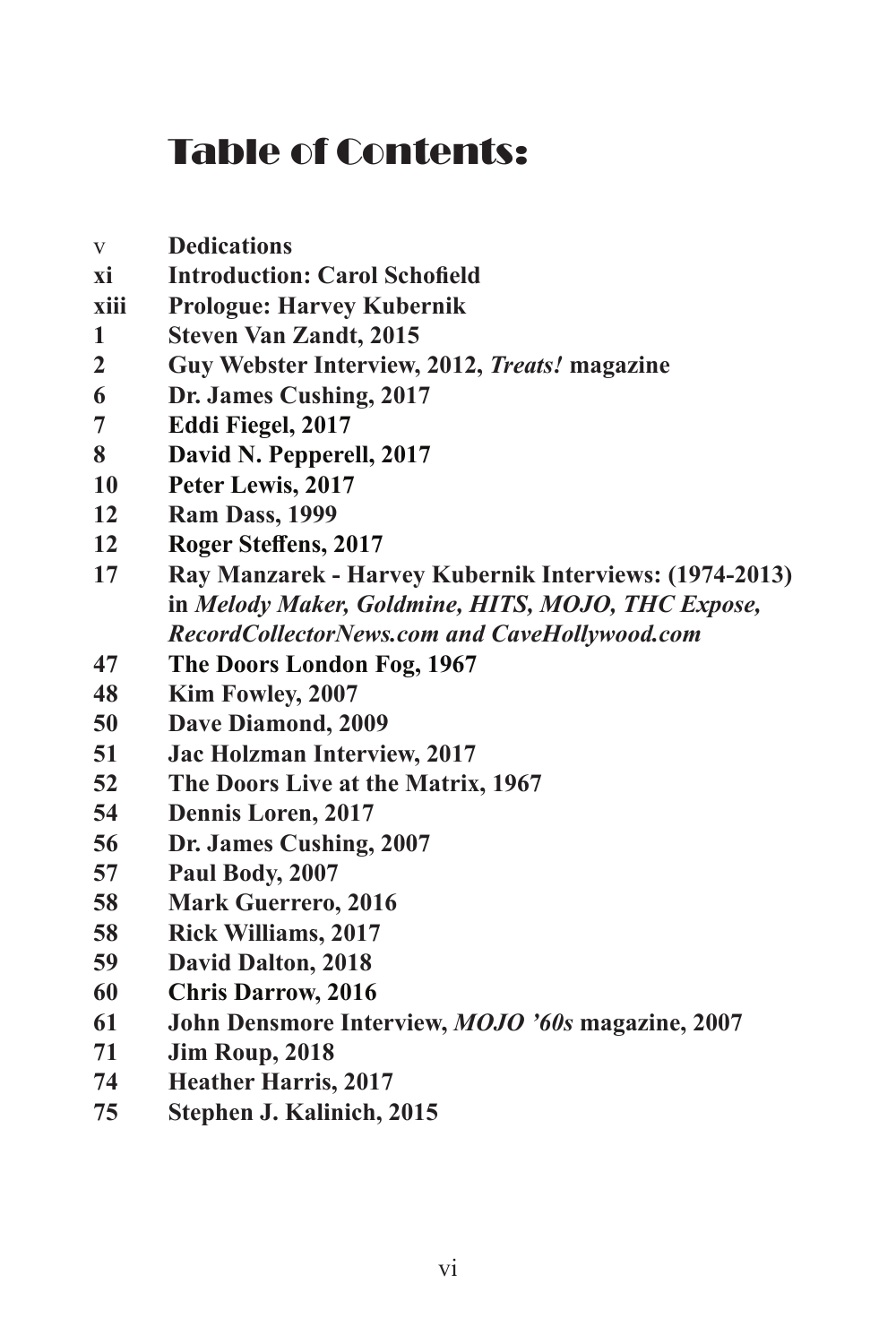- **Alex Del Zoppo, 2017**
- *The Doors,* **Marina Muhlfriedel, April 19, 2017**
- *DOORS LIVE AT THE BOWL '68***, 2012**
- **Paul Kantner, 2012**
- **Marty Balin, 2017,** *Record Collector News* **magazine, 2017**
- **Grace Slick Interview, 2002**
- **Carlos Santana Interview,** *Record Collector News* **magazine,**
- **JanAlan Henderson, 2015,**  BRIEF ENCOUNTERS WITH THE LIZARD KING
- **Bill Mumy, 2017**
- **Gene Aguilera, 2017**
- **Burton Cummings, 2016**
- **Rob Hill, 2017**
- **Rodney Bingenheimer, 2017**
- **Rob Hill, 2017:** WHEN MORRISON MET LENNON
- **Kim Fowley in** *MOJO* **magazine, 2009**
- **John Densmore Interview in** *MOJO* **magazine, 2009**
- **D.A. Pennebaker Interview,** *Treats!* **magazine, 2012**
- **Doors Live in New York, 2007**
- **Michael Simmons, 2006**
- **Dr. James Cushing, 2006**
- **Robby Krieger 2009 Interview in** *MOJO* **magazine on 1969's** *The Soft Parade* **album**
- **Tom Gundelfinger O'Neal Interview,** *Treats!* **magazine,**
- **Seymour Cassell, 2014**
- **Michael C Ford, 2017**
- **Jack Larson, 2008**
- **Randall Jahnson Interview, 2017 screenwriter for the 1991 movie,** *The Doors*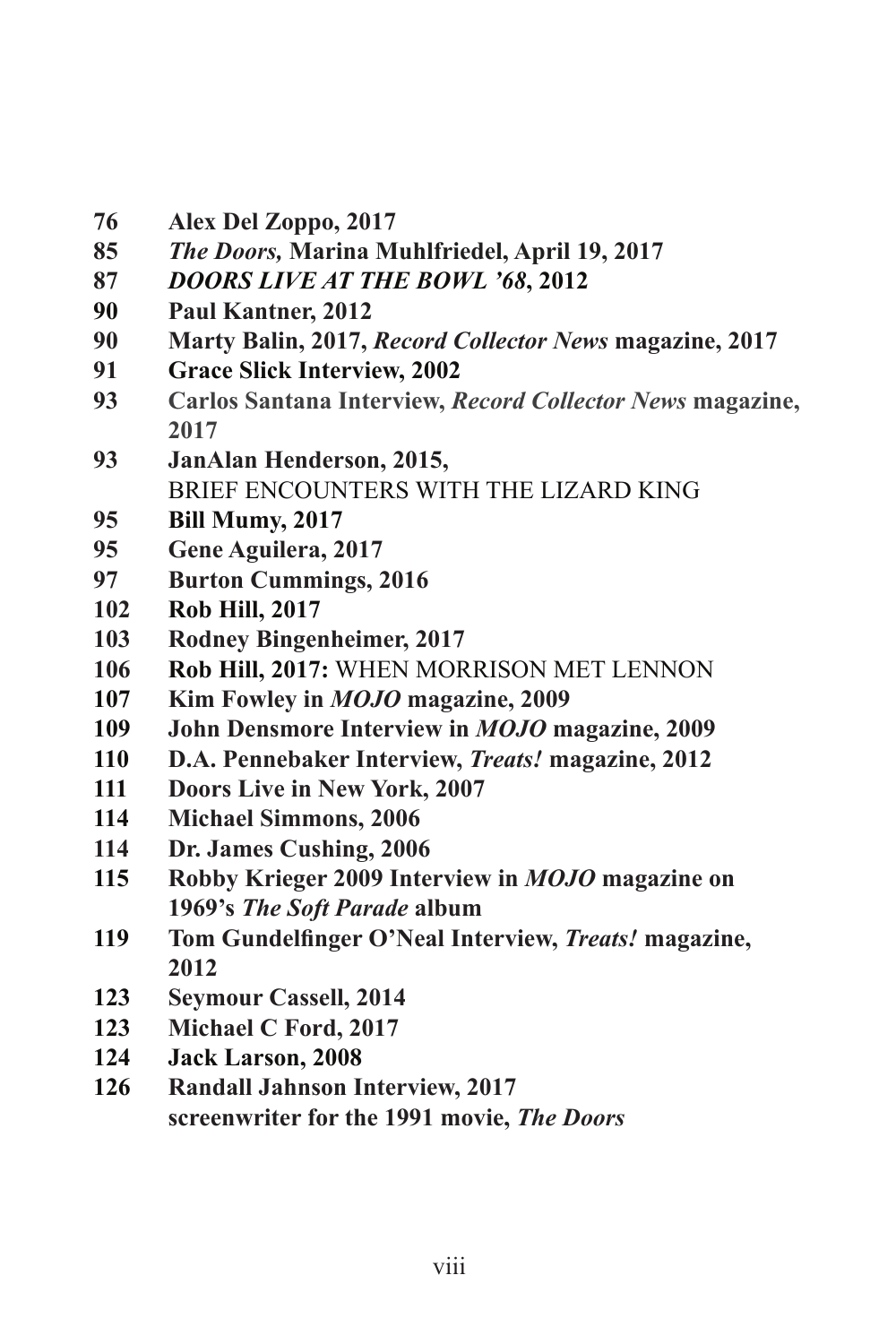- **39 Thee Jim Morrison Experience by Kirk Silsbee, 2017**
- **Kurt Ingham, 2015**
- **Anne Moore Interview, 2017**
- **Tony Funches Interview, 2014**
- **Bruce Botnick Interview, 2014**
- **Rob Hill interview with Daveth Milton, 2017**
- **THE DOORS ELECTRIFY ON SCREEN AND STAGE WITH** *WHEN YOU'RE STRANGE* **SOUNDTRACK**
- **186 Gary Pig Gold, 2017, A FILM ABOUT THE DOORS … FINALLY!!**
- **Henry Diltz Interview,** *THC Expose* **magazine, 2010**
- *PREVIOUSLY UNRELEASED AND RESTORED FOOTAGE OF THE DOORS UNVEILED; SOUND REMIXED AND REMASTERED BY BRUCE BOTNICK*
- 194 THE DOORS' NEVER-RELEASED 1968 SELF- **PRODUCED FILM** *FEAST OF FRIENDS, 2014*
- *The Doors: Live at the Isle of Wight 1970* **Harvey Kubernik, CaveHollywood.com, 2018**
- **Jim Ladd and Harvey Kubernik interview in THC Expose magazine, 2010**
- **Dr. James Cushing, 2017**
- **Tosh Berman, 2017**
- **Shepard Fairey and Harvey Kubernik interview in** *Treats!*  **magazine, 2012**
- **Daniel Weizmann, 2017**
- **Celeste Goyer, 2017**
- **Michael Macdonald, 2017**
- **Greg Franco, 2015**
- **Ray Manzarek A Tribute from Harvey Kubernik, 2013**
- **About the Author**
- **Bibliography**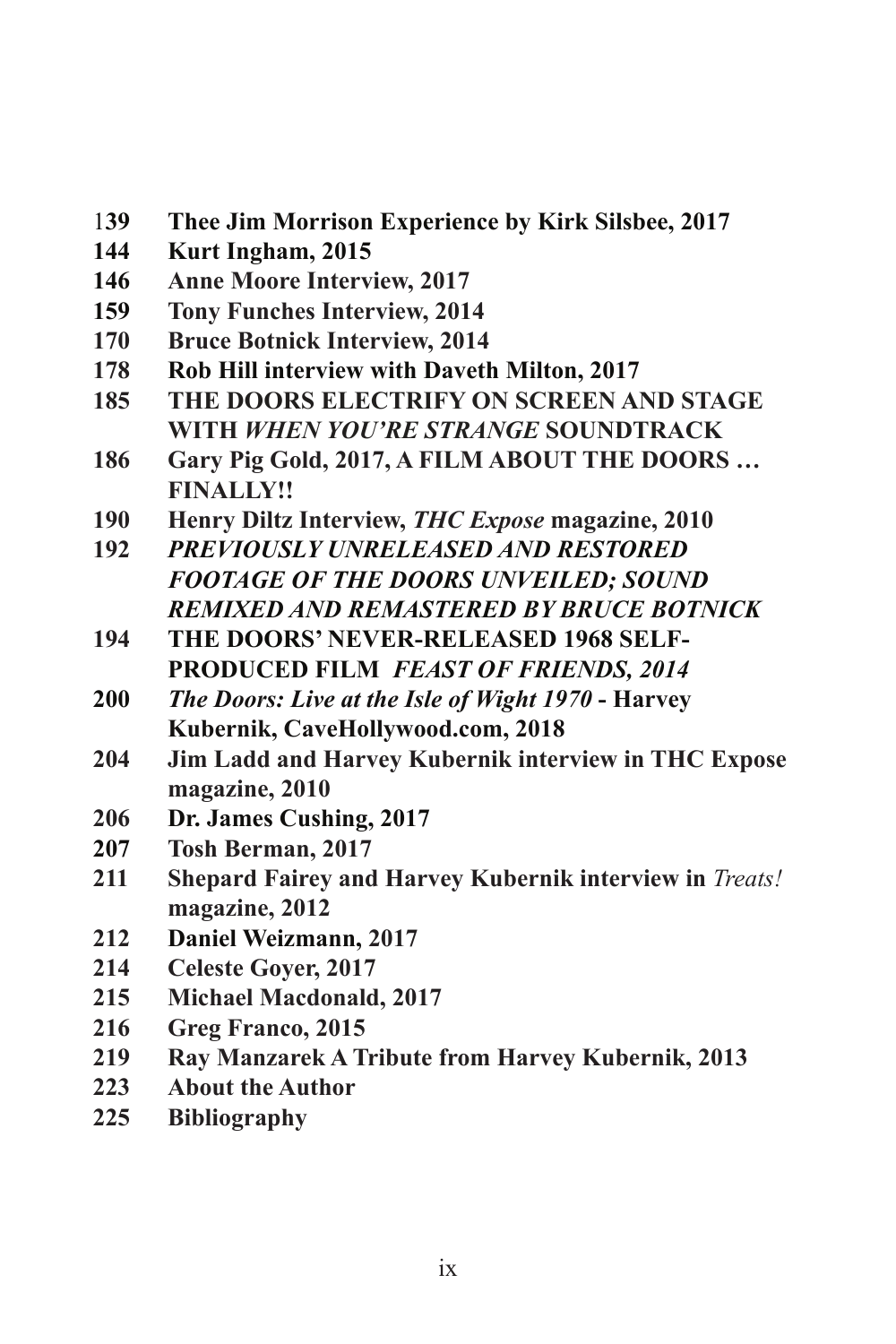## Prologue

A month doesn't go by where I'm not asked about the Doors.

This has been going on for 50 years.

 I first heard them at Fairfax High School in West Hollywood on Burbank-based AM radio station KBLA, on deejay Dave Diamond's *Diamond Mine* shift. He constantly spun the acetate of their debut long-player in December 1966.

 The erudite radio broadcaster explained weekly the origin of their name from the title of a book by Aldous Huxley, *The Doors of Perception*, derived from a line in William Blake's *The Marriage of Heaven and Hell*.

 I loved when Diamond segued from "Soul Kitchen" to "Twentieth Century Fox." Some of it sounded like the music they had on KGFJ-AM, my R&B channel, and KBCA-FM, the jazz station. "Break On Through (To the Other Side)" reminded me of Ray Charles's "What'd I Say," from the 1963 Kenny Burrell and Jimmy Smith jazz-arrangement recording of his tune on the Verve label.

 I purchased *The Doors* in monaural on the Elektra label that January of 1967 at The Frigate record shop on Crescent Heights and Third Street. I had no idea as a teenager that The Frigate was literally right near the Maharishi Mahesh Yogi–founded Third Street Meditation Center, where Ray Manzarek initially met John Densmore and Robby Krieger in 1965, soon introducing the duo to his buddy Jim Morrison.

In very late 1965 I was at my friend David Wolfe's house on Selmarine Drive in Culver City when the Doors appeared on the 90-minute 10:00 p.m. talk television *The Joe Pyne Show* on KTTV channel 11*.* We both seem to remember the confrontational host in a heated dialogue with Morrison in Pyne's Beef Box.

 I then saw the Doors in January 1967 on the Casey Kasem– hosted afternoon television show *Shebang!* In July I caught the Doors on Dick Clark's *American Bandstand*. I danced occasionally on both Hollywood-based programs between 1965 and 1967.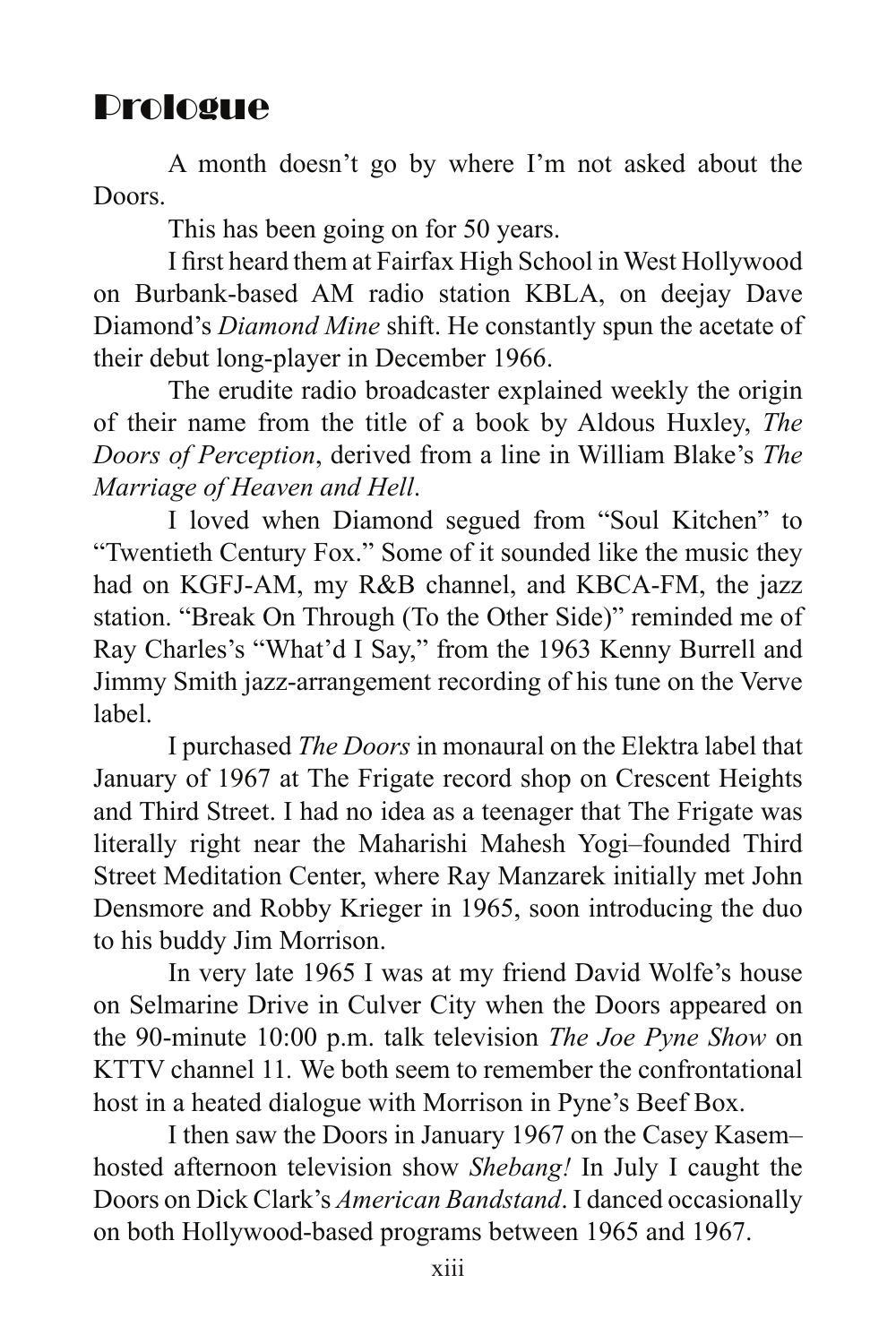On April 9, 1967, my cousin Sheila Kubernick telephoned me very late at night. She had just returned from the Cheetah Club in Venice and witnessed the Doors in person. Sheila, a Cher lookalike at the time, was still in a trance, courtesy of Morrison. Sheila later drove my brother Kenny and me to the Valley Music Center for a concert by the Seeds, still reminiscing about the Doors.



## **Promotional Handbill courtesy Kirk Silsbee**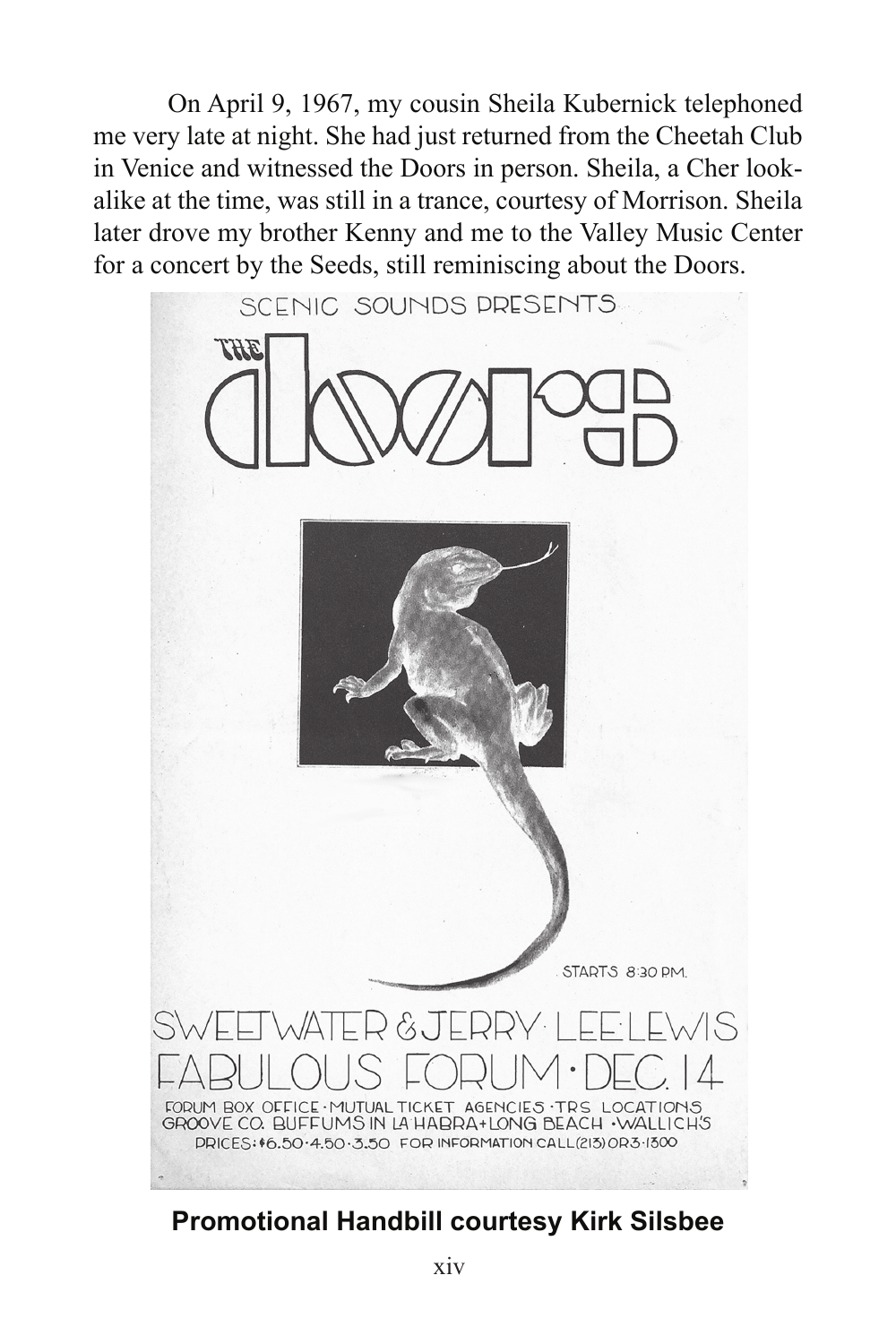I went to the Doors concert at the Forum in Inglewood, California, on December 14, 1968. On the show were Jerry Lee Lewis, Sweetwater, and Tzon Yen Luie, who performed with a Chinese stringed instrument, the pipa. I am still recovering from that rendition of "Celebration of the Lizard" and the Doors performing with a string and brass section.

 In 1973,I coordinated two accredited upper-divisionEnglish and music curriculum courses conducted by Dr. James L. Wheeler, assistant professor in the School of Literature at California State University, San Diego. A story in the April 14, 1973, issue of *Billboard* magazine hailed the department's academic aim as "the world's first university level rock studies program."

I placed Jim Morrison's *The Lords and the New Creatures* on the required book list. Manzarek heard about our classes and was very complimentary about students seriously studying Jim as a poet, along with the musical works of Jimi Hendrix, Bob Dylan, the Rolling Stones, Jefferson Airplane, the Beatles, Neil Young, and the Doors. One evening, Ray and trusted associate Danny Sugerman made arrangements for me to screen the existing print of Morrison's *Feast of Friends* movie on campus.

 I met Ray in 1974 and interviewed him at Mercury Records on Hollywood Boulevard. I must have interviewed Manzarek a couple of dozen times over 40 years.

 I later stumbled across Jim Morrison's grieving partner, Pamela Courson, in April 1974 at a record label party at Danny Sugerman's Laurel Canyon home.

 In 1978 Danny Sugerman was a guest on my television program *50/50*, broadcast on Z Channel, public access and Manhattan cable, promoting his just-published book with Jerry Hopkins, *No One Here Gets Out Alive*, the first biography of Jim Morrison*.* Our half-hour interview was utilized as a prototype Electronic Press Kit by Warner Books advancing Sugerman's book tour.

Record producer Michael Lloyd, musician/songwriter Todd Rundgren and deejay Murray the K were guests on other episodes. I unearthed from Murray's archives a video copy of the Doors'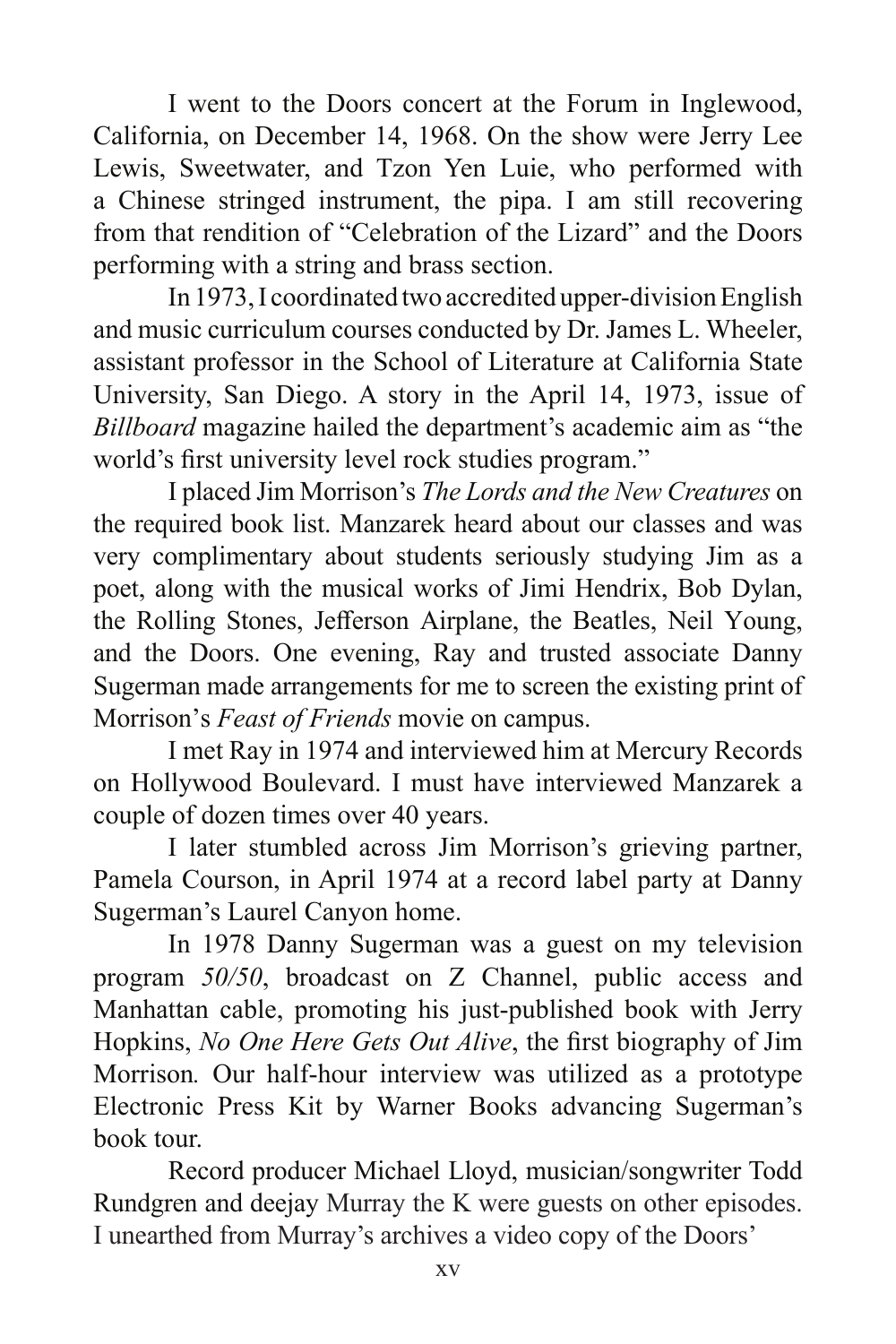"People Are Strange" from his *Murray the K in New York* 1967 TV series and aired it.

 All during the '80s, Manzarek played piano and organ on a few albums I produced and spoken-word and keyboard collaborations I presented in Santa Monica at McCabe's Guitar Shop with Michael C Ford, Michael McClure and Allen Ginsberg. He lauded my literary work and productions in Westwood on the grounds of UCLA at the Cooperage, Kerckhoff Coffee House and Schoenberg Hall.

 In 1990 Iserved asthe project coordinator of *The Jack Kerouac Box* set and invited Manzarek, Allen Ginsberg, Jerry Garcia, Michael C Ford and Michael McClure to contribute to the package booklet liner notes.

 In July 1995 in Los Angeles at the MET Theatre on Oxford Avenue I produced and co-curated with director Darrell Larson a month-long *Rock and Roll in Literature* series at the venue. Manzarek, Densmore and Krieger reunited and played "Peace Frog," "Love Me Two Times" and "Little Red Rooster" on July 8. Kirk Silsbee read from Art Pepper's *Straight Life*, John Densmore did an entry from his new novel, and Michael Ontkean recited *Ode to L.A.* by Jim Morrison.

 Densmore, on another night, with Paul Lacques, Barbara Williams, Billy Mernit and Andy Krikun performed the work of Bob Dylan with selections from *The Basement Tapes* and *Tarantula.*

 Mick Farren, Don Waller, Tim Curry, David Ritz, Roger Steffens, Lewis MacAdams, David Leaf, Bill Pullman, Paul Body, Ed Harris, MET event associate producer Daniel Weizmann and I also shared reflections during July 1995 on Elvis Presley, the Beatles, Bob Marley, Motown and The Band.

 During 1996 I produced Ray's double CD audio biography,*The Doors: Myth and Reality—The Spoken Word History*. I'm also cited in the dedication page of Ray's autobiography, *Light My Fire: My Life with the Doors*.

In addition, Manzarek penned the introduction to my 2009 coffee table book, *Canyon of Dreams: The Magic and the Music*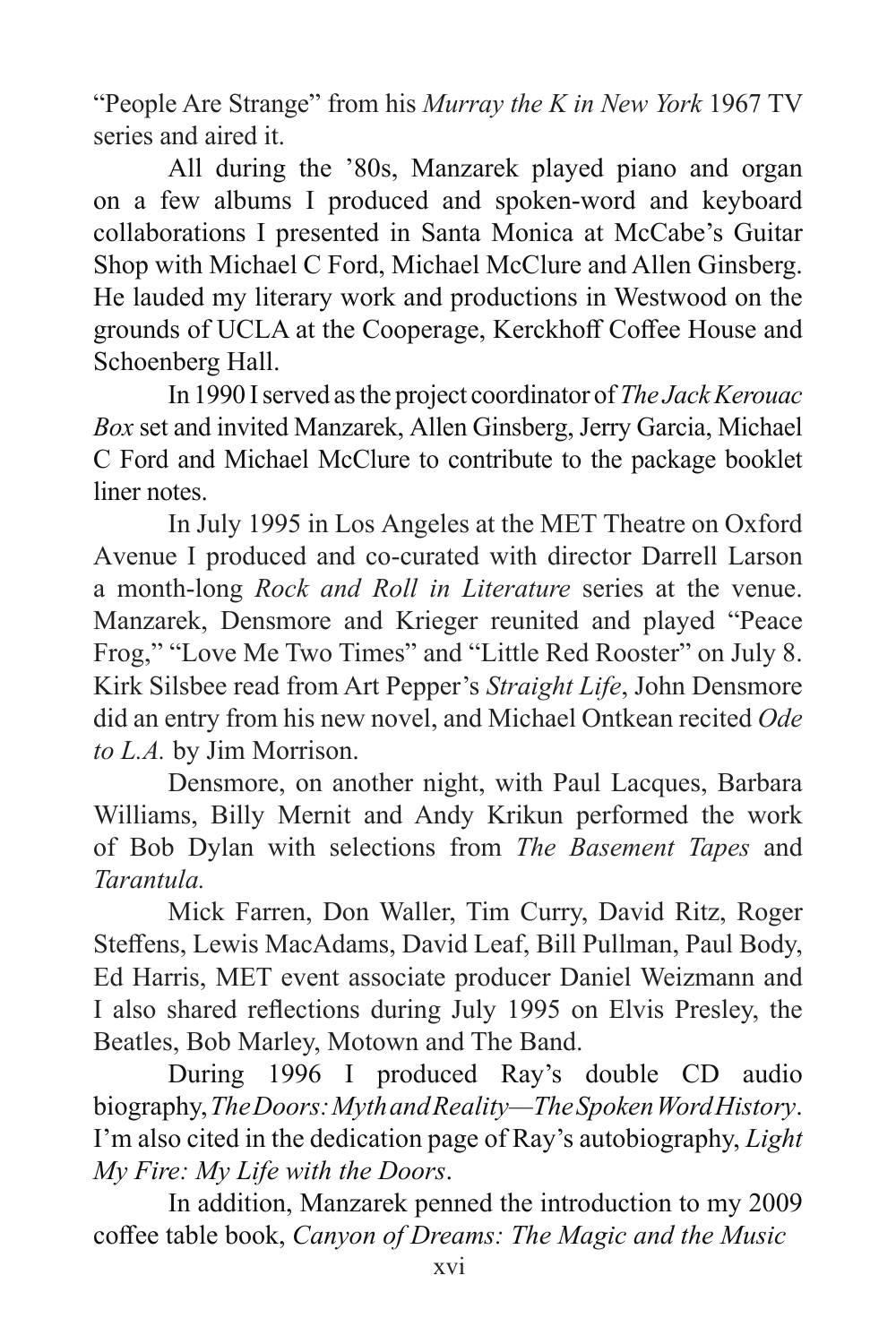*of Laurel Canyon*. He graciously joined me for California booksigning events in Oakland and San Francisco.

 In 2011, Ray, Doors engineer/producer Bruce Botnick, Elliott Lefko of the AEG/Golden Voice company and I took part in a featured panel discussion in the second annual Pollstar Live! Conference, *The Doors—An L.A. Legacy*, held at the Marriott Hotel at L.A. Live in downtown Los Angeles..

 In early 2013 Ray emailed me comments for a book my brother Kenneth and I did with photographer Guy Webster, *BIG SHOTS: Rock Legends and Hollywood Icons.* Guy took the photos of *The Doors* LP. John and Robby also provided memories to our Webster text.

 My 2014 book *Turn Up the Radio! Rock, Pop and Roll in Los Angeles 1956–1972* is dedicated to Manzarek.

 Over the decades I conducted multiple interviews with Manzarek, Densmore and Krieger, who were always accessible and generous with their time and responses. I also interviewed Bruce Botnick, Jac Holzman and Paul A. Rothchild.

 As my '60s record album collection grew, it was Ray who turned me on to Bobby Timmons, McCoy Tyner and John Coltrane. John pointed me to Elvin Jones, Chico Hamilton and Fred Katz; Robby alerted me to the Paul Butterfield Blues Band; Bruce engineered and helmed albums by Love; and Jac brought me many vinyl pleasures from his monumental Elektra label.

 Jim Morrison made me check out William Blake, Jack Kerouac, Allen Ginsberg, Michael McClure, Lawrence Ferlinghetti, Anaïs Nin, Aldous Huxley and foreign films with subtitles advertised at the single-screen Toho La Brea Theatre.

 I had a wonderful lunch and guidance-counselor session with multi-instrumentalist Chris Darrow in 1996 at Ray Manzarek's house in Beverly Hills. Ray dug the Kaleidoscope, a band Chris co-founded, and Chris liked the Doors, whom he caught in 1966 at the Whisky a Go Go.

 Chris suggested, "Consider being a bandleader like Duke Ellington." And Ray added, "Yeah, man. Be like the arranger Billy Strayhorn."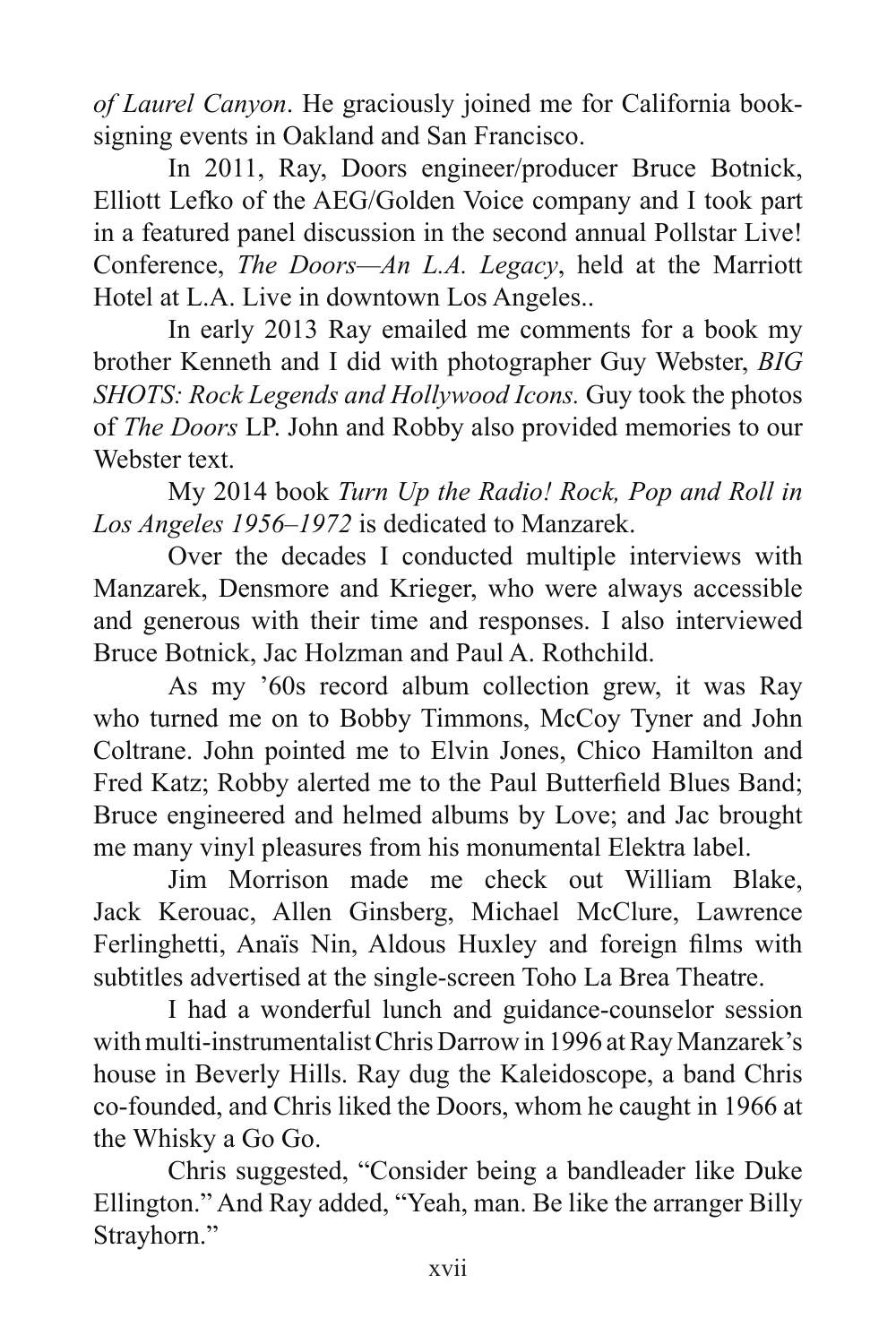Darrow further mandated, "You're gonna have an audience one day that reads your books. It's like building a repertoire. Sometimes it takes 20 years to get the specific charts you want played, recorded and eventually heard."

 And so I've decided to be the bandleader and arranger.

 A few years ago I began researching, writing and assembling a book on the Doors. I was encouraged by many friends and fans of the Doors who were reading articles I had written in now-defunct magazines and periodicals over the years that were now circulating on the internet.

*Summer's Gone* is a compilation of raw-transcript interviews with Doors principals Ray, John and Robby, my 1974–2018 reviews of the band's catalog product, and stories, some published and many never in print or online, and requested reflections over five decades, from intimate Doors insiders, poets, writers, musicians, engineers, songwriters, authors, screenwriters, filmmakers and photographers. I imagine this book could be a necessary resource for future biographers.

 On January 28, 2018, I attended the memorial tribute and service to Rabbi Isaiah "Shy" Zeldin at the Stephen Wise Temple in the Bel-Air neighborhood of Southern California. Rabbi Eli Herscher praised Zeldin's spiritual and visionary leadership in 1964 as he established an open-minded religious and musical community in the region, a mile from the UCLA campus where Manzarek and Morrison were then enrolled as students. From the Bima, Herscher politely encouraged the congregation of mourners "that today, memory is the only agenda."

 This directive applies to our shared experiences with the Doors in these pages.

 The Rock and Roll Hall of Fame's Library & Archives on July 10, 2017, invited me to be a guest speaker in their Author Series in Cleveland, Ohio. Before my appearance, one of the curatorial assistants took me into the private air-conditioned storage locker room not open to the viewing public. "We knew you were coming today and pulled out some specific items we wanted you to see."